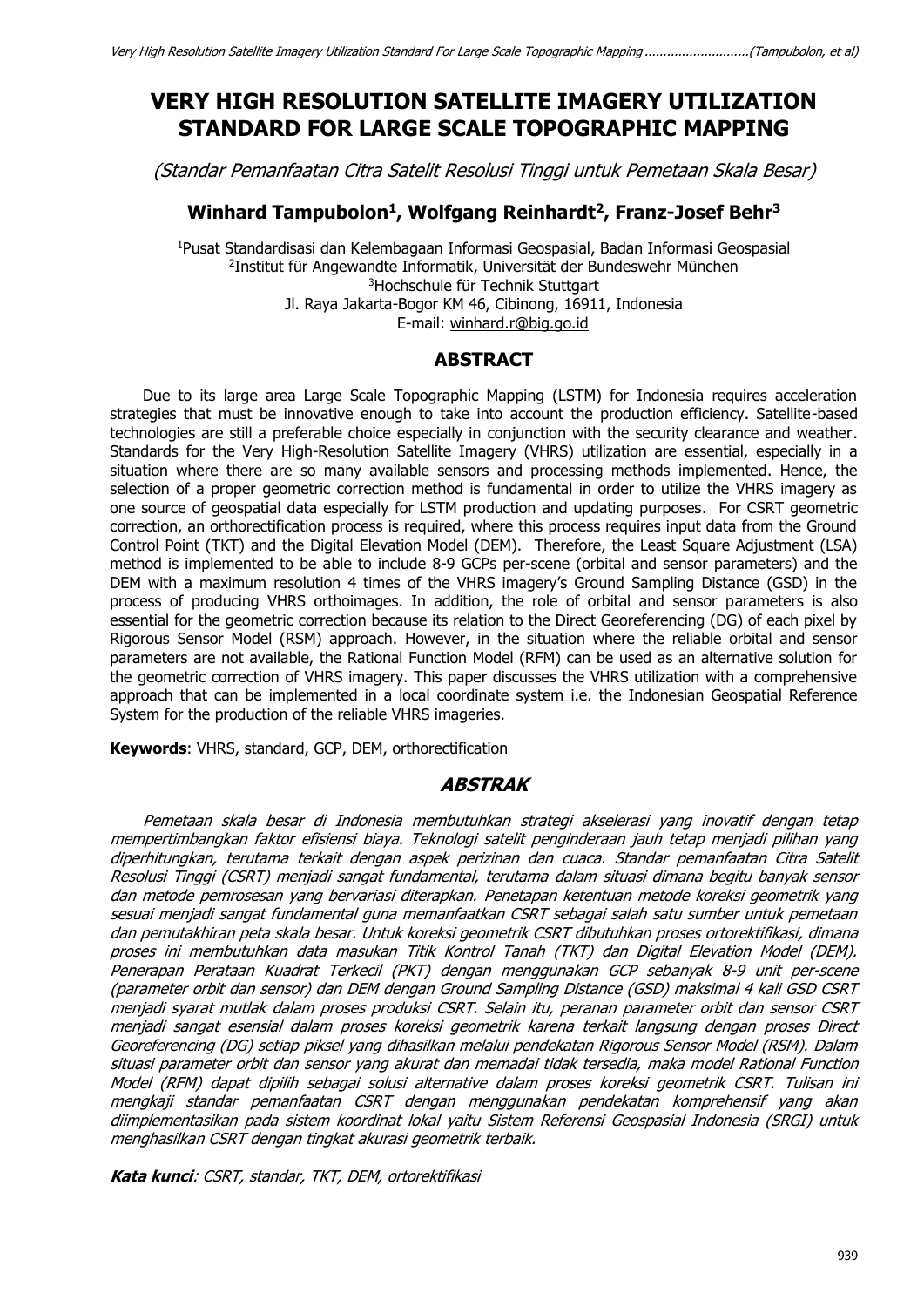# **INTRODUCTION**

Recent legislation act reflecting governmental concern about geospatial information in 2011 presented some initiatives in order to accelerate the development of infrastructure in Indonesia. Thus, the geospatial-based analysis as an integrated phase of the development and planning requires reliable geospatial data sources as an input. Paragraph number 27 section 2 of the abovementioned legislation (RI, 2011) requires the standard for geospatial data acquisition including reference system (a); type, definition, criteria and data format (b). Therefore, the international standard e.g. International Organization for Standardization (ISO), International Society for Photogrammetry and Remote Sensing (ISPRS), etc. is crucial and essential for the context of geospatial data production. The reliable geospatial data source will enable more accurate analysis in what so called Decision Support System (DSS).

For a land area 5 times of Germany, Large Scale Topographic Mapping (LSTM) in Indonesia requires acceleration measures that must be innovative enough to take into account the production efficiency especially for the base geospatial data provision as its main source. Satellitebased technologies are still a preferable solution especially in conjunction with the security clearance and weather situation as the main constraints hampering the geospatial data acquisition. In addition, the role of VHRS imageries can be seen distinctively in an emergency situation e.g. disaster, pandemics, etc where geospatial analysis must be done as soon as possible in order to provide proper decision. Indeed, the massive development of space remote sensing technologies enhances both spatial and spectral resolution to provide the spatial data infrastructure. TerraSAR Add On DEM-X (TanDEM-X) radar data is one instance which can be potentially used in many applications.

Major advantages using satellite-based radar data are relatively weather independence and free security clearance procedure. However, using radar data for LSTM is still constrained especially for object interpretation and accuracy matter. In order to overcome this drawback, the integration between radar and optical imagery is assumed as a potential solution.

Especially in a situation where there are so many available technologies and infrastructures on the market, both the standard of product and process are required. The efficiency of the approach also must be investigated in order to fulfill the objectives and requirements of the stakeholders. Defining a robust and reliable standard, mechanism, and procedure to derive the geospatial data source is a main key for the successful of the LSTM.

# **METHOD**

The main focus of this section is to study the achievable geometric accuracy of the optical satellite-based monitoring data as well as the available geometric correction method. The incorporation of the radar sensor TerraSAR-X adds on Digital Elevation Model-X Band (TanDEM-X) as well as the GCP requirements is also briefly discussed. In particular, the orthorectification in the VHRS data processing based on reliable GCP and DEM is deeply discussed. Subsequently the standard of process will be explained in the next section and a new approach referring to the more precise national reference datum has been implemented i.e. Geospatial Reference System of Indonesia (SRGI). For this purpose, the high-resolution DEM well-adjusted to the SRGI is the prerequisite since all the GCP has been measured in the same reference system.

Geometric correction method is an important part of the VHRS data processing. The intrinsic objective of the image data processing is to include the reliable geospatial reference system in the image data content. With respect to the level of detail (GSD less than 1 m), VHRS imageries require precise geometric corrections which must be done by orthorectification (Belfiore & Parente, 2016).

Prominent improvement of the recent SPOT-6/7 compared to the previous SPOT-5 is the fundamental geolocation accuracy of the sensors. The newest version of Attitude and Determination and Control Subsystem (ADCS) increases the actual geo-referencing performance measured on SPOT-6 image primary products (see Table 1), i.e. without use of GCP is better than 20 m Circular Error 90% (CE90). Generally, as implicated from **Table 1**, the achievable VHRS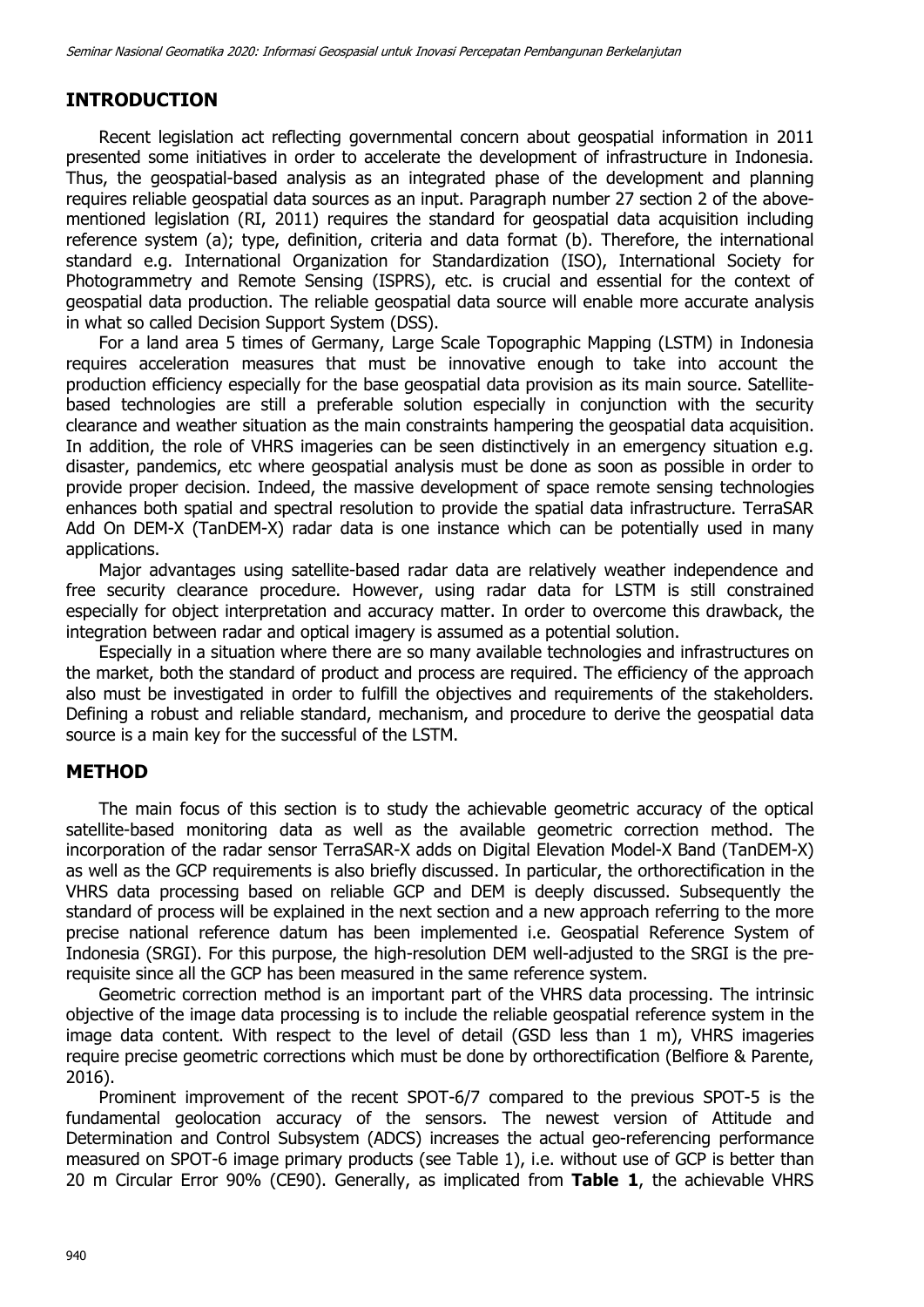Very High Resolution Satellite Imagery Utilization Standard For Large Scale Topographic Mapping ............................(Tampubolon, et al)

accuracy are still more than 10 times spatial resolution (GSD) and still insufficient for supporting the LSTM data production though.

|                 | <b>TWOICE!</b> THIS IMAGE!! SPECINGATORS! |                    |                        |
|-----------------|-------------------------------------------|--------------------|------------------------|
| Aspect          | Worldview                                 | SPOT6/7            | Pléiades Neo           |
| Orbit           | 617 km                                    | 832 km             | 620 km                 |
| GSD             | $0.31 \text{ m}$                          | 1.5 m              | 0.3 <sub>m</sub>       |
| Accuracy (CE90) | 3.5 m (without GCP)                       | 20 m (without GCP) | 5 m                    |
| Spectral        | 8 bands                                   | 4 bands            | 4 bands                |
| Coverage size   | 13.1 km (swath at nadir)                  | 60x120 km          | 14 km (swath at nadir) |

### **Table 1.** VHRS imagery specifications.

Source: Airbus (2020)

Currently, the improvement of geospatial data acquisition by using space borne platforms is developed rapidly to provide an unprecedented data resolution of optical satellite imagery. This achievement triggers the massive utilization of VHRS imageries around the globe i.e. web-based imageries application (Goudarzi & Landry, 2017). The communities have widely used aforementioned interesting VHRS data as an important source to address their geospatial awareness demand. For this purpose, orthorectification as a specific task is mandatory in the standard of VHRS data processing, which can produce high quality imageries.

The usage of optical sensor-based imagery for topographic mapping has been investigated since latest 1990's by focusing on automatic DEM extraction and orthoimage generation. Al-Rousan et al., 1997 found that satellite-based data can be used to perform small scale topographic mapping up to scale of 1:100,000. This approach has been tested using SPOT Level 1B data and verified by comparison with current 1:250,000 topographic map at that time. From this point, the role of current topographic maps derived from photogrammetric acquisition had an important role as a reference data to validate the result from satellite imageries.

Onboard ephemeris and attitude of satellite geolocation based on Rational Polynomial Coefficients (RPCs) is the most common and generic method to provide georeferenced satellite imageries without any GCP and/or DEM. However, high resolution is not always correlated with good geometric accuracy. As included in **Table 2**, the geometric accuracies of VHRS images processed by RPCs are within 5-80 meter of Circular Error 90% (CE90) though GSD is less than 2.5 m.

In order to improve the geometric accuracy, it is mandatory to remove bias and systematic errors contended by the RPCs. Indeed, some approaches to compensate aforementioned bias and systematic errors do exist for example by using the local polynomial modeling (Shen et al., 2017) or DEM (Alidoost et al., 2015). On the other hand, other example of VHRS imagery widely used is WorldView imagery product which has accuracies depending on the processing scheme as published by Digital Globe, 2016. This product can be delivered on the basis of Area of Interest (AOI) scheme by using square kilometer as a unit price. Even though the WorldView panchromatic imagery has a 0.46 m resolution, the absolute accuracy for CE 90% is within the range of 4.2 m to 25.4 m or almost 10 times resolution to the utmost i.e. orthorectified without any GCP (**Table 3**).

Another example of VHRS data is SPOT 6/7 satellite imageries (see **Table 4**), that provide a geospatial data intended for civil and military mapping as well for disaster monitoring. These products are also well coordinated with radar data acquisition i.e. TerraSAR-X and TanDEM-X under the same project management at least until 2024 and afterwards. Thus, it shows the strong collaboration between radar and optical satellite data especially in a situation where the geometric accuracy and high resolution must be achieved simultaneously.

As reported in Astrium (2013), the technical specifications about the geometric modeling are included and described in details to support further advance investigations related with the image product. In addition, the integration between optical and radar data can complement each other such as by pan-sharpening (fusion) the TerraSAR-X radar data with SPOT5 optical data (Klonus & Ehlers, 2008).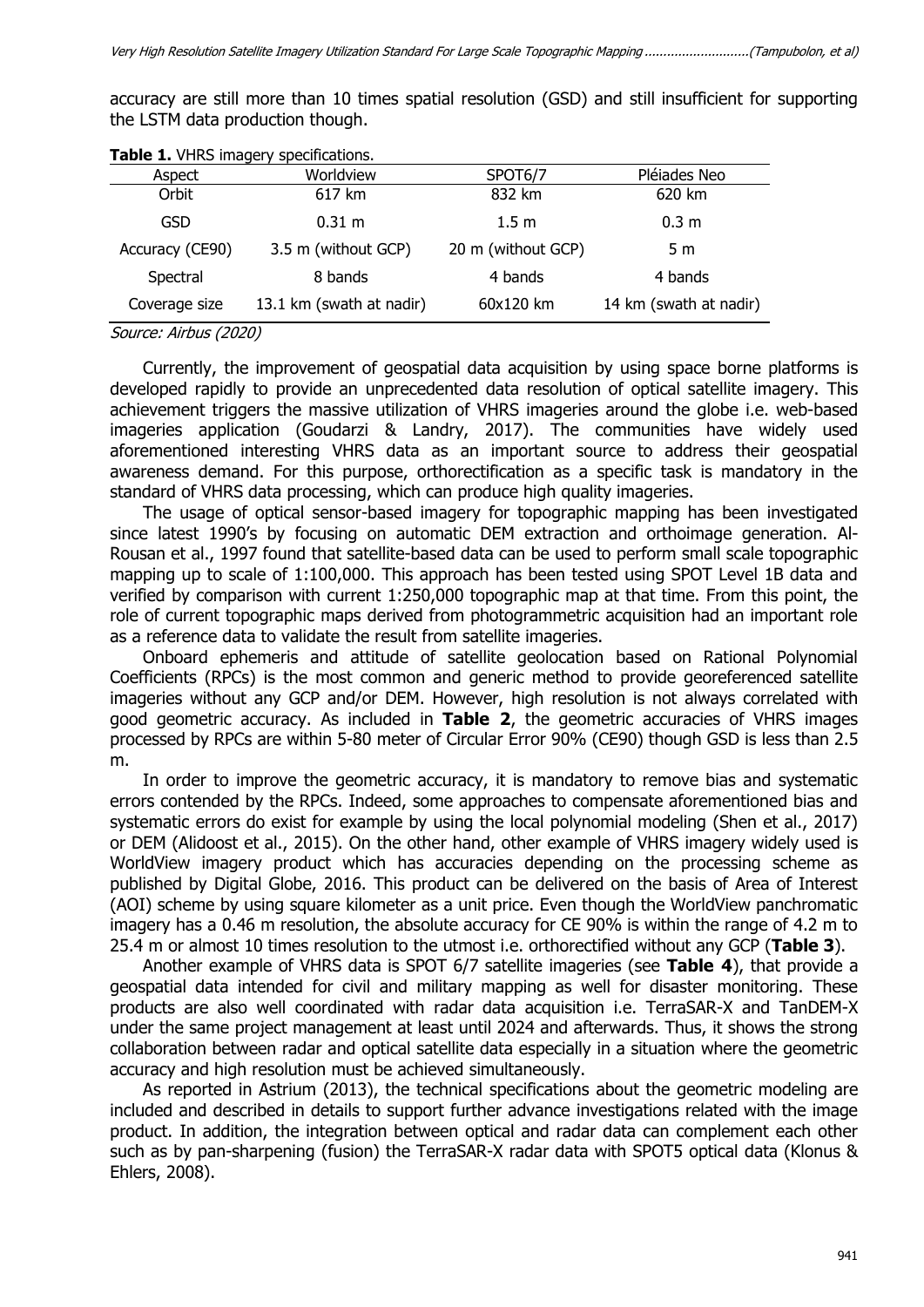|               |            | Geometric quality (m) |             |            |  |
|---------------|------------|-----------------------|-------------|------------|--|
| Satellite     | Processing | Accuracy (CE90)       | <b>RMSE</b> | <b>GSD</b> |  |
| <b>IKONOS</b> |            | 15                    | 9.9         | 0.81       |  |
| QuickBird     |            | 23                    | 15.2        | 0.62       |  |
| Orbview-3     |            | 25                    | 16.5        | 2.3        |  |
| Worldview-1   |            | 5                     | 3.3         | 0.5        |  |
| Worldview-2   | RPC        | 5                     | 3.3         | 0.46       |  |
| GeoEye-1      |            | 5                     | 3.3         | 0.41       |  |
| Pleiades 1B   |            | 5                     | 3.3         | 0.7        |  |
| Cartosat-1    |            | 15                    | 9.9         |            |  |
| KOMPSAT-2     |            | 80                    | 52.7        |            |  |
| SPOT-6        |            | 35                    | 23.1        | 1.5        |  |

#### **Table 2.** VHRS stereo optical satellites.

Source: Jacobsen (2013; Astrium (2013)

### **Table 3.** WorldView product level.

|                                   | Processing                       | Absolute accuracy (m) |             | Geographic      |
|-----------------------------------|----------------------------------|-----------------------|-------------|-----------------|
| Product type                      |                                  | Accuracy<br>(CE90)    | <b>RMSE</b> | coverage        |
| System-Ready (Basic)              | <b>Radiometric</b><br>and sensor |                       | 2.3         | Worldwide       |
| System-Ready (Basic stereo)       |                                  |                       | 2.3         |                 |
| View-Ready (Standard)             |                                  |                       | 2.3         |                 |
| View-Ready (Ortho ready standard) |                                  |                       | 2.3         |                 |
| View-Ready (Ortho ready stereo)   | corrected                        | 5                     | 3.3         |                 |
| Map-Ready 1:5,000 (Ortho)         |                                  | 4.2                   | 2.0         | Worldwide, need |
| Map-Ready 1:12,000 (Ortho)        |                                  | 10.2                  | 4.8         | a fine DEM      |
| Map-Ready 1:50,000 (Ortho)        |                                  | 25.4                  | 11.8        |                 |
| Source: Digital Globe (2016)      |                                  |                       |             |                 |

### **Table 4.** SPOT6 product level.

|                 |                                      | Absolute accuracy (m) |         |                                                |
|-----------------|--------------------------------------|-----------------------|---------|------------------------------------------------|
| Product level   | Processing                           | Accuracy (CE90)       | GSD     | Geometry                                       |
| Primary product | Radiometric and<br>Sensor corrected  |                       |         | Sensor                                         |
| Standard ortho  | Radiometric, Sensor<br>corrected and | 10                    | $1.5\,$ | Map projection with<br>standard GCPs and DEM   |
| Tailored ortho  | Ortho corrected                      | On demand             |         | Map projection with<br>customized GCPs and DEM |

Source: Astrium (2013)

A more advanced approach is applied by the investigation of stereo pair data from optical sensor imageries. The satellites jitter effect was introduced as a significant systematic error in the image orientation model (Jacobsen, 2018). Even though this error can be located in the order of 0.1-0.4 pixels, it is rather only validation with available high-resolution DSM/DTM. In other words, the high accuracy only can be achieved by stereo pair data with a support from high resolution (accuracy) DEM. The calibration procedure as implemented by using GCP data only is not suitable for this stereo pair data because the aforementioned errors could differ from one part to another part of the image/scene.

# **RESULTS AND DISCUSSIONS**

As discussed in previous section comprehensively, the geometric correction by using RPCs and/or orbital and sensors parameters yields insufficient absolute planimetric accuracy (CE90) required by the LSTM specifications. In addition, it makes no sense if the produced VHRS imagery in decimeter GSD has geometric accuracy only in the fraction of 5 meter or even more. Moreover, the investigation by Abdullah (2013), stated that the digital orthophoto (orthoimage) shall ideally have planimetric accuracy not more than 2 times pixel size i.e. class III standard.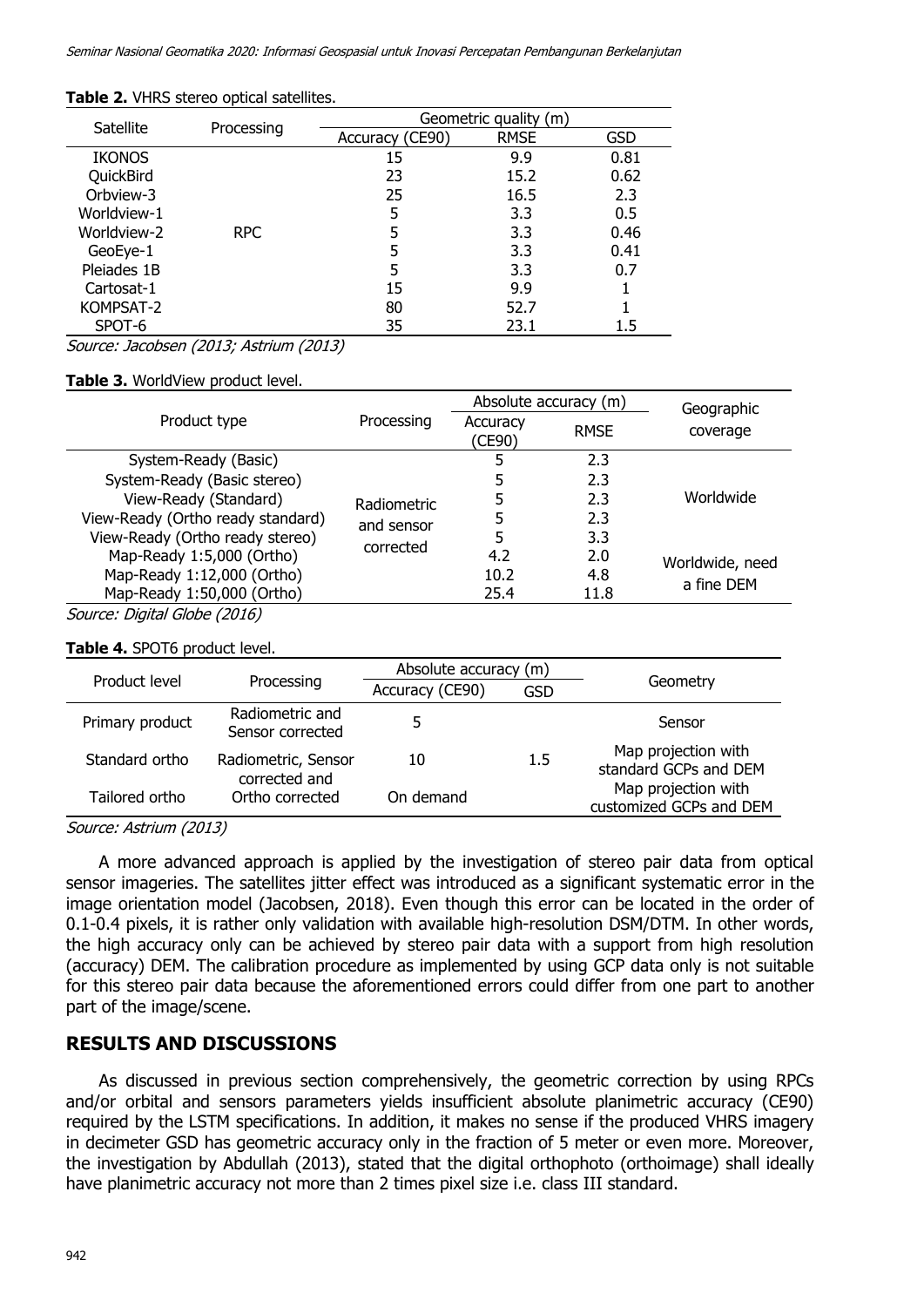As investigated in Tampubolon (2020), the geospatial information in topographic maps as a basic reference is mandatory to support many development activities especially for regional planning. From this point, the national government of Indonesia encourages rapid mapping activities in a scale of 1:5,000 by local communities. This so called "village mapping" (Regulation of Head of BIG No. 3/2016) requires VHRS orthorectified imageries (CSRT) as a primary data source produced not only with high resolution but also high accuracy. Therefore, the synchronized national orthorectification program is the only solution by taking into account the GCPs and fine DEM data (Astrium, 2013; Digital Globe, 2016).

The standard for geometric correction of VHRS imagery has been defined in the context of LSTM requirements (see **Figure 1**). It starts from the implementation of Rigorous Sensor Model in the primary data in order to get the geolocation from space without any field/ground data. The primary data is the imagery which has been processed by radiometric correction. In the above mentioned RSM model, Least Square Adjustment (LSA) is applied by taking into account three basic inputs:

- 1. Orbital and sensor parameters
- 2. GCP data (with the accuracy less than or equal 0.5 GSD)
- 3. DEM (with resolution less than or equal 4 times GSD)

Manual selection of both GCP and ICP is a subject to the error in the orthorectification as well as for the accuracy assessments. Thus, proper GCPs and ICPs were selected in well-distributed and good locations such as road intersections or building corners or badminton fields (see **Figure 1**).

For evaluation purposes, the geometric accuracy of this proposed orthorectification workflow has been incorporated into the workflow (**Figure 2**). Hence, it is required by the workflow to have RMSE less than 1 pixel. At the end, the accuracy assessment (CE90) is performed by using representative ICPs from the Area of Interest (AOI). This assessment validates the expected planimetric accuracy vis-a-vis accuracy assessment results.

Noticeably, it is necessary that the VHRS orthorectified imagery in a resolution  $<$  4 m as a geospatial data source must comply with 1:5,000 LSTM specifications required by the detailed spatial planning regulation. The objective of the proposed standard for geometric correction (**Figure 1**) hence is to get the achievable LSTM planimetric accuracy of VHRS data based on various GCP configurations and DEM inputs in the orthorectification tasks.





**Figure 1**. GCP measurement with GNSS and its identification on VHRS imagery.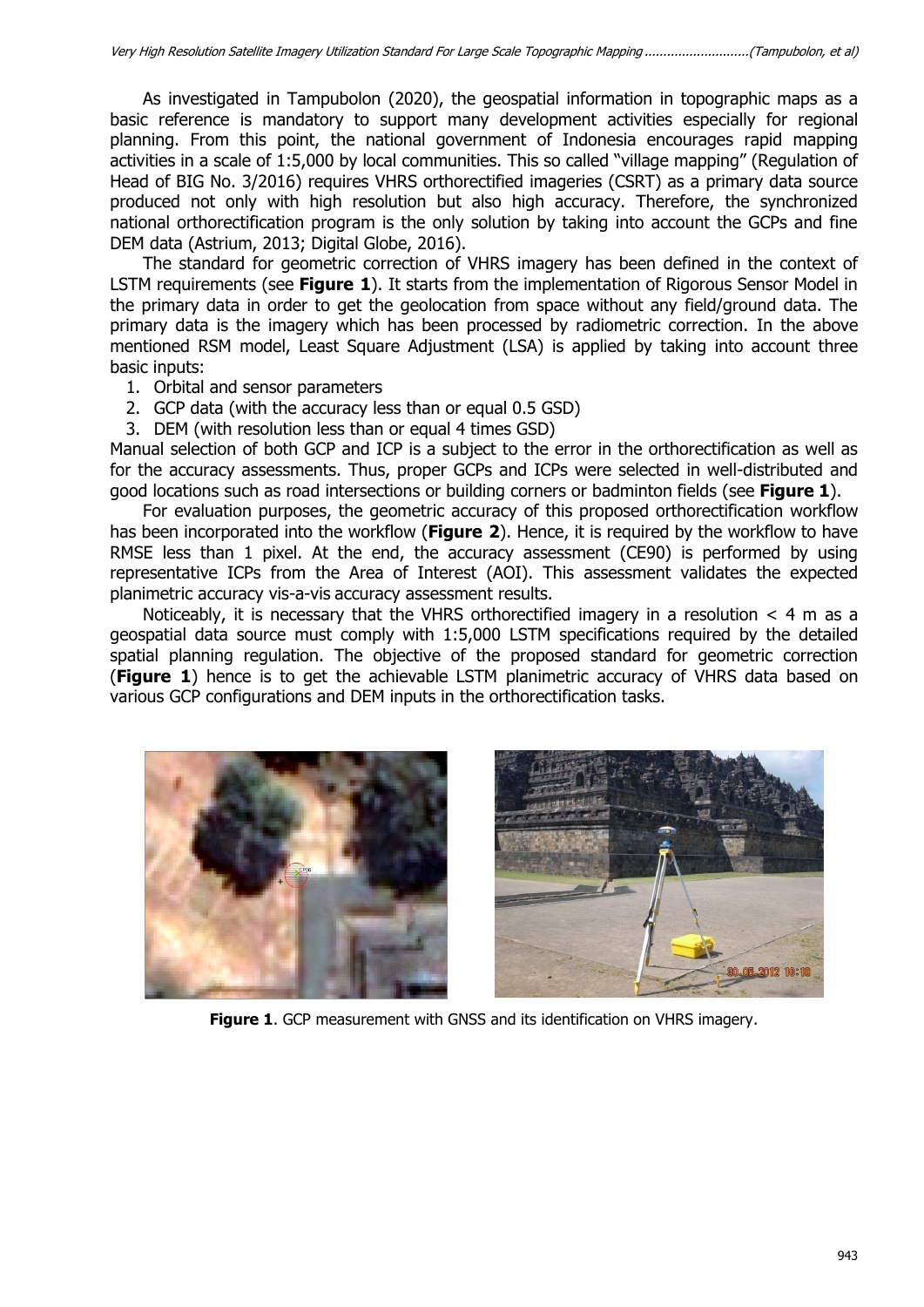

**Figure 2**. VHRS geometric correction workflow.

# **CONLUSIONS**

VHRS imagery utilization for LSTM requires proper standard of process in order to achieve more accurate georeferencing results. Thus, orthorectification is an essential part for the geometric correction of VHRS imagery. In this case, GCP and DEM are the mandatory inputs for the orthorectification purposes. As it is not possible to achieve good geometric accuracy without adequate GCPs and DEM, the LSA method is applied by using 8-9 GCPs per-scene (orbital and sensor parameters) and the DEM with a maximum resolution 4 times of the VHRS imagery's GSD for the production of VHRS orthoimageries.

Finally, this kind of standard operational and procedure is capable to detect possible errors from GCP measurements as well as misinterpretation of picking the correct objects in the image. Without VHRS orthorectification by using GCPs and DEMs, the compilation of each detected object on image will not be synchronized with SRGI. Noticeably, this paper has presented the significant geometrical improvement of VHRS imagery by the implementation of the national orthorectification mechanism.

# **ACKNOWLEDGEMENTS**

We would like to acknowledge Geospatial Information Agency of Indonesia (BIG), Working Group of Geoinformatics-UniBw Muenchen (AGIS) and German Aerospace Center (DLR) for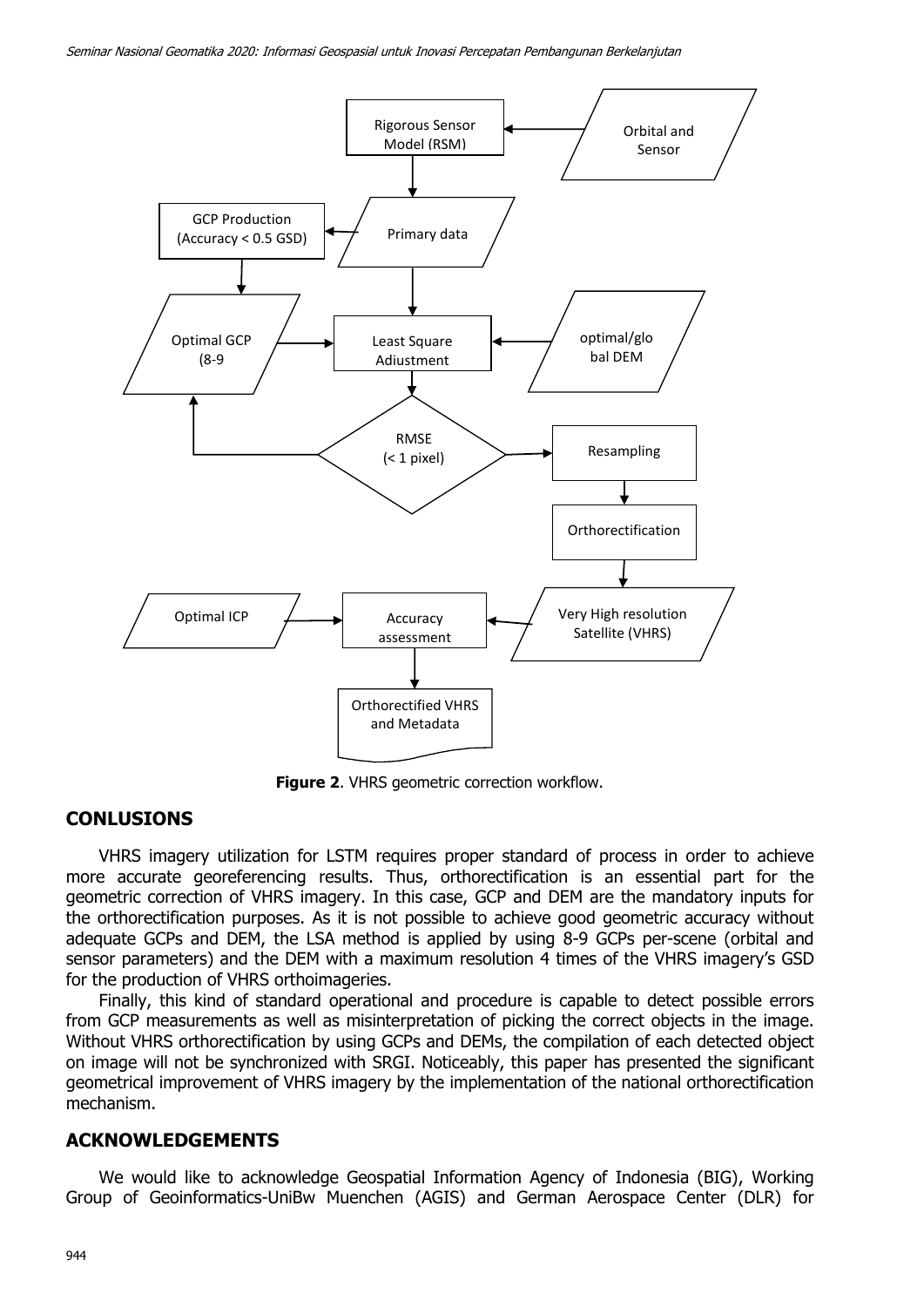providing the relevant VHRS datasets (QuickBird, TanDEM-X StripMap) as well as an access to the GPS/GNSS reference station (CORS) during the GCP measurements in Borobudur Temple, Indonesia and processing software license (PCI Geomatics).

# **REFERENCES**

- Abdullah, O.A. (2013). The New Standard of Map Accuracy. Woolpert White Paper. Woolpert Design, Geospatial, Infrastructure.
- Airbus. (2020). *Pléiades Neo for urban application*. Technical specifications. Cited in [https://www.intelligence-airbusds.com/files/pmedia/public/r63472\\_9\\_pleiades-neo-urban-application](https://www.intelligence-airbusds.com/files/pmedia/public/r63472_9_pleiades-neo-urban-application-v11-web.pdf)[v11-web.pdf.](https://www.intelligence-airbusds.com/files/pmedia/public/r63472_9_pleiades-neo-urban-application-v11-web.pdf) [17 September 2020].
- Alidoost, F., Azizi, A., & Arefi, H. (2015). The rational polynomial coefficients modification using digital elevation models. *Int. Arch. Photogramm. Remote Sens. Spat. Inf. Sci., XL-1/W5*, 47-50. https://doi.org/10.5194/isprsarchives-XL-1-W5-47-2015.
- Al-Rousan, N., Cheng, P., Petrie, G., Toutin, Th., & Valadan Zoej, M.J. (1997). Automated DEM extraction and orthoimage generation from SPOT Level 1B Imagery. Photogrammetric Engineering & Remote Sensing, 63(8), 965-974.
- Astrium. (2013). SPOT 6/7 Imagery-User Guide. Toulouse. France.
- Belfiore, O.R. & Parente, C. (2016). Comparison of different algorithms to orthorectify WorldView-2 satellite imagery. Algorithms, 9(4), 67, 1-16. [https://doi.org/10.3390/a9040067.](https://doi.org/10.3390/a9040067)
- Digital Globe. (2016). Accuracy of WorldView Products. Whitepaper. Cited in [https://dgv4-cms](https://dgv4-cms-production.s3.amazonaws.com/uploads/document/file/154/DG_ACCURACY_WP_V3.pdf)[production.s3.amazonaws.com/uploads/document/file/154/DG\\_ACCURACY\\_WP\\_V3.pdf.](https://dgv4-cms-production.s3.amazonaws.com/uploads/document/file/154/DG_ACCURACY_WP_V3.pdf) [17 September 2020].
- Goudarzi, M.A. & Landry, R.J. (2017). Assessing horizontal positional accuracy of Google Earth imagery in the city of Montreal, Canada. *Geodesy and Cartography, 43*(2), 56–65. https://doi.org/10.3846/20296991.2017.1330767.
- ISO. (2013). Geographic information-data quality measures. (ISO 19157:2013). Cited in [https://www.iso.org/standard/32575.html.](https://www.iso.org/standard/32575.html) [17 September 2020].
- Jacobsen, K. (2013). DEM generation from high resolution satellite imagery. *[Photogrammetrie-](https://www.schweizerbart.de/papers/pfg/list/2013#issue5)*[Fernerkundung-Geoinformation Jahrgang 2013 Heft 5](https://www.schweizerbart.de/papers/pfg/list/2013#issue5), 483-493. https://doi.org/10.1127/1432- 8364/2013/0194.
- Jacobsen, K. (2018). Systematic geometric image errors of very high-resolution optical satellites. The International Archives of the Photogrammetry, Remote Sensing and Spatial Information Sciences, Volume XLII-1, ISPRS TC I Mid-term Symposium: Innovative Sensing-From Sensors to Methods and Applications. Karlsruhe. Germany.
- Klonus, S. & Ehlers, M. (2008). Pansharphening with TerraSAR-X and Optical Data. Proceedings of the 3rd TerraSAR-X Science Team Meeting. German Aerospace Center. Darmstadt Germany, 25-26.
- RI (Republik Indonesia). (2011). Undang-Undang Nomor 4 Tahun 2011 tentang Informasi Geospasial. Lembaran Negara RI Tahun 2011, No. 49. Sekretariat Negara. Jakarta.
- Shen, X., Li, Q., Wu, G., & Zhu, J. (2017). Bias compensation for rational polynomial coefficients of highresolution satellite imagery by local polynomial modeling. Remote Sensing, 9(3), 200, 1-12. https://doi.org/ 10.3390/rs9030200.
- Tampubolon, W. (2020). Investigations for an improved Large Scale Topographic Mapping in Indonesia. Dissertation in University of Bundeswehr Munich. Munich. Germany.